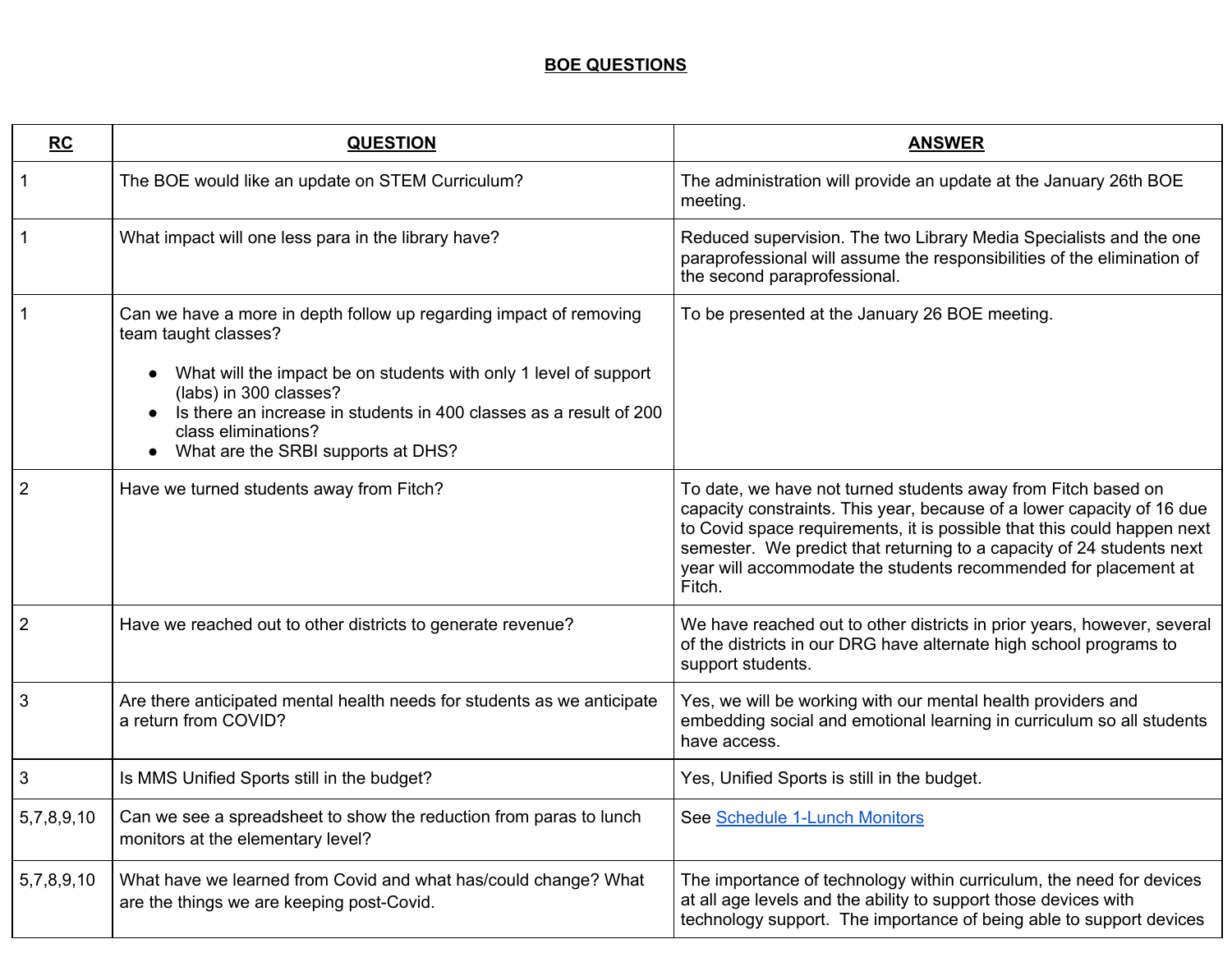|            |                                                                                                                                              | and programs in real time in order to not negatively impact the<br>learning experience. The value of remote meetings through Zoom<br>allows us to be more efficient. Preparedness for post secondary<br>online instruction. Students and staff became highly proficient in using<br>electronic devices and software programs. 1:1 devices at the K-2 level<br>are recommended to remain post-covid as these devices are now<br>embedded parts of the curriculum. This coupled with software such as<br>Zoom, SeeSaw, Book Creator, Internet Upgrade to 3gb and Technical<br>Support with the addition of 1 Technician are all items we are<br>recommending to be kept post COVID.                                                                                |
|------------|----------------------------------------------------------------------------------------------------------------------------------------------|------------------------------------------------------------------------------------------------------------------------------------------------------------------------------------------------------------------------------------------------------------------------------------------------------------------------------------------------------------------------------------------------------------------------------------------------------------------------------------------------------------------------------------------------------------------------------------------------------------------------------------------------------------------------------------------------------------------------------------------------------------------|
| 5,7,8,9,10 | Why are building subs higher at Holmes? Is this what the<br>superintendent recommends?                                                       | This has been the historical practice in Darien. We do have a total of<br>10 building substitutes across all five elementary schools for an<br>average of two per building. The building substitutes can and have<br>covered across all five schools in the past. Based on need Holmes<br>has utilized the third building substitute.                                                                                                                                                                                                                                                                                                                                                                                                                            |
| 5,7,8,9,10 | Can we have more information on Open Choice?                                                                                                 | See attached Open Choice                                                                                                                                                                                                                                                                                                                                                                                                                                                                                                                                                                                                                                                                                                                                         |
| 11         | Can the uniform replacement cycle be distributed?                                                                                            | See Uniform Replacement Schedule                                                                                                                                                                                                                                                                                                                                                                                                                                                                                                                                                                                                                                                                                                                                 |
| 11         | Should the BOE charge YMCA for use of its facilities and record that<br>revenue and then in turn pay the YMCA for the use of its facilities? | Based on the 18/19 usage (the last full school year-pre covid) our<br>facilities were rented out 3,557.25 hours. Based on the BOE approved<br>facility rental rates we would charge \$299,139 in rental revenue plus<br>\$31,683 in custodial overtime for a total cost of \$330,821. Currently<br>the budget assumes absorbing the cost of custodial overtime for FY22<br>of \$34,170 in RC 11. The cost provided in FY21 for the use of the<br>YMCA's facilities was \$67,860 for Girls Swimming with \$67,860<br>assumed for a full season of Boys Swimming and \$19,000 for<br>Gymnastics. This would be a total expense of \$154,720. If we were to<br>charge the YMCA, assuming no rate increases by the YMCA it would<br>be a net reduction of \$144,419. |
| 11         | Can we have a schedule that shows pre-buy, deferred, incremental<br>increases to uniforms compared to what is in FY22?                       | See Attached Operating Deferrals                                                                                                                                                                                                                                                                                                                                                                                                                                                                                                                                                                                                                                                                                                                                 |
| 11         | Why are not all sports required to pay 30% for the use of an outside<br>venue?                                                               | Girls swimming uses the Greenwich B&G Club on Sunday mornings<br>for practice as the Darien Y is not available to us on Sundays,<br>therefore we budget for this in 102001. We have not charged the<br>swimmers in the past as the reason we use Greenwich is because the<br>Y is not available to us.                                                                                                                                                                                                                                                                                                                                                                                                                                                           |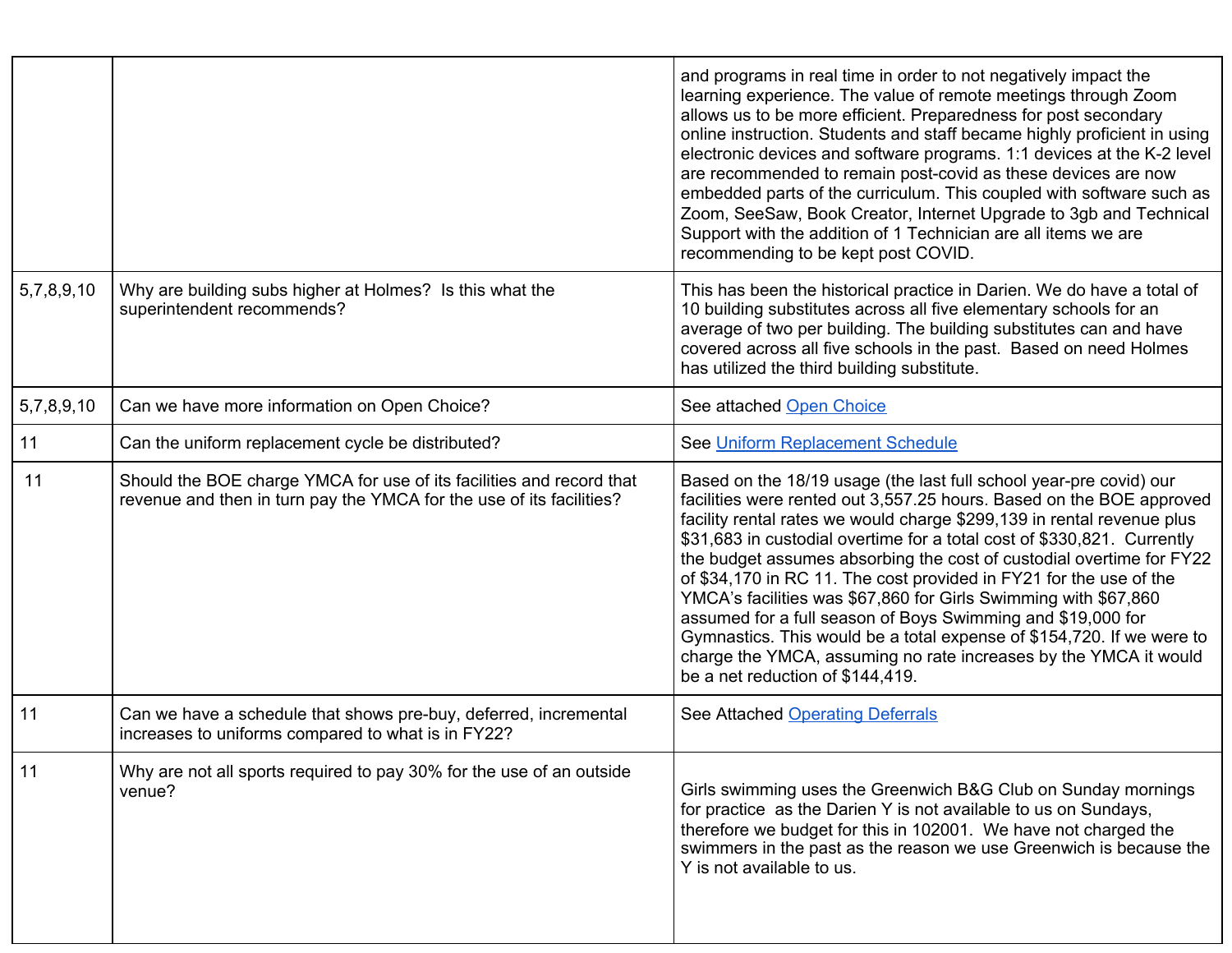|    |                                                                                            | Boys & girls divers use the NC Y diving well for both practices and<br>competitions. A few years ago the Darien Y told us we could no<br>longer dive at their facility out of safety concerns for pool depth. (At<br>the time we were only using the pool for diving competitions, not<br>practices). We moved the entire operation to the NC Y diving well for<br>practices (we were always practicing there) and competitions. The<br>NC Y charges us but with such few divers (some years as little as 2) it<br>would seem unfair to charge families as much as \$2,500 to dive. I<br>fear we would lose the program.                                                                                                                                                        |
|----|--------------------------------------------------------------------------------------------|---------------------------------------------------------------------------------------------------------------------------------------------------------------------------------------------------------------------------------------------------------------------------------------------------------------------------------------------------------------------------------------------------------------------------------------------------------------------------------------------------------------------------------------------------------------------------------------------------------------------------------------------------------------------------------------------------------------------------------------------------------------------------------|
| 11 | Is protective gear provided for all sports offered by DPS?                                 | We have not traditionally purchased such protective gear as ski<br>helmets, hockey helmets, lacrosse shoulder/elbow pads, hockey<br>pads, etc. Traditionally students who participate in these sports come<br>to us with this equipment. Through our equipment budget, the athletic<br>dept could purchase some of these items if there was a need, but in<br>the past, there has not been one. For example, most baseball &<br>softball players come to us with their own helmets they like to use.<br>The school does have some that we own that could be used by<br>students if so desired.                                                                                                                                                                                  |
| 12 | Can we have more information on the proposed building conditions<br>study                  | The purpose of a building conditions survey is to provide a tool in<br>guiding the Districts Facilities for the next five years. It will look at both<br>short-term and long-term capital needs, assign estimated costs to<br>those needs and prioritize the needs based on a number of categories<br>including site conditions, exterior conditions, interior conditions,<br>plumbing, mechanical, and electrical. A study of this size would have<br>to be put out for bid through an RFP. The results of this study would<br>inform the district's capital budget for the next five years. Prospective<br>bidders would receive the NE Collaborative study on portable removal<br>and library redesign to help inform their work so that the two studies<br>are in lockstep. |
| 12 | Can we defer the building conditions study?                                                | We are not recommending the deferral of this study. The previous<br>KG&D study was a five year capital plan study, which expired in<br>December of 2020.                                                                                                                                                                                                                                                                                                                                                                                                                                                                                                                                                                                                                        |
| 12 | Can we have a list of deferrals from last year?                                            | See attached Total Deferrals-Schedule 2                                                                                                                                                                                                                                                                                                                                                                                                                                                                                                                                                                                                                                                                                                                                         |
| 25 | Can we have more information on recommendations of the<br>transportation study? Next Steps | To be discussed at the January 12th BOE meeting.                                                                                                                                                                                                                                                                                                                                                                                                                                                                                                                                                                                                                                                                                                                                |
| 15 | How will devices be used 1:1 at the K-1 Level and how is it tied to                        | Chrome tablets will be used to access instructional tools as                                                                                                                                                                                                                                                                                                                                                                                                                                                                                                                                                                                                                                                                                                                    |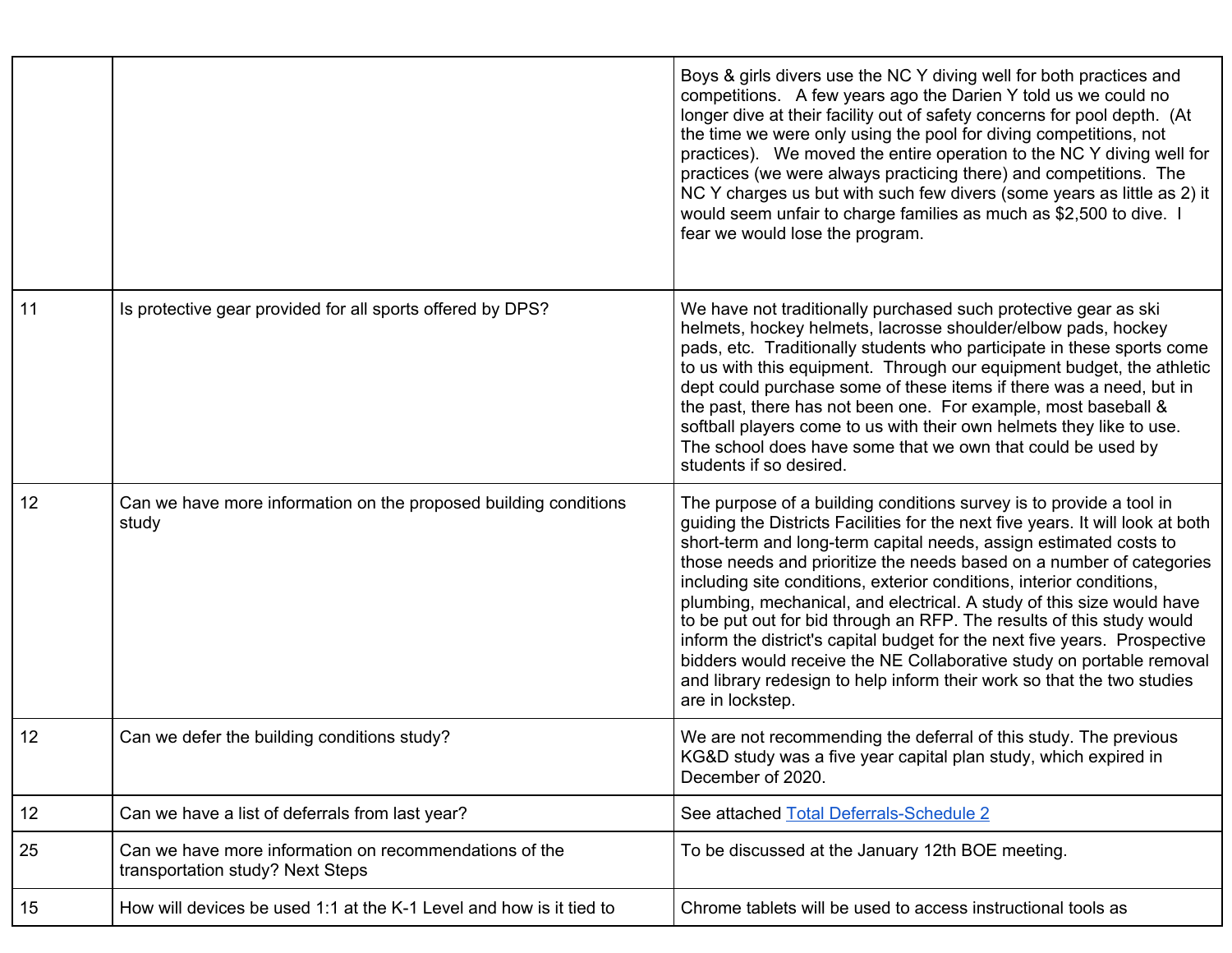|    | curriculum?                                                                                            | embedded parts of instruction for skill development, independent<br>practice, and assessment. Teachers will leverage this technology to<br>enhance instruction, increase engagement and provide accessibility<br>for all learners. Chrome tablets will provide young learners with<br>multiple ways to demonstrate their learning and further develop fine<br>motor, literacy and communication skills.<br>Additional Information for 1/12/21 BOE Meeting |
|----|--------------------------------------------------------------------------------------------------------|-----------------------------------------------------------------------------------------------------------------------------------------------------------------------------------------------------------------------------------------------------------------------------------------------------------------------------------------------------------------------------------------------------------------------------------------------------------|
| 15 | Is there an updated Tech Plan?                                                                         | 11-20-2020 Tech Plan                                                                                                                                                                                                                                                                                                                                                                                                                                      |
| 15 | Do we know student device usage?                                                                       | The iPads have a usage rate of 81% this school year.                                                                                                                                                                                                                                                                                                                                                                                                      |
| 15 | Take a closer look at the number of devices needed for teacher and<br>student replacement devices?     | The number of elementary teacher devices was calculated at 114<br>elementary sections, 5 art teachers, and 5 music teachers, and 1<br>spare for a total of 125 teacher devices. Student devices will be<br>strictly based on enrollment.                                                                                                                                                                                                                  |
| 15 | Could technology be moved to capital?                                                                  | While the total cost of our equipment exceeds the threshold for capital<br>the per unit cost does not, which is why it is reflected in the operating<br>budget. Some districts such as New Canaan and Norwalk do include<br>Technology in Capital.                                                                                                                                                                                                        |
| 15 | Has DAF media impacted media studies at DHS                                                            | The success of DAF media has influenced our decision to propose<br>changes to our curriculum and prerequisites to be presented to the<br>BOE on January 26.                                                                                                                                                                                                                                                                                               |
| 24 | What are the roles and responsibilities of the administrators under<br>SESS Assistant Principal model? | Both assistant principals will assist the building principal in managing<br>the school. The existing assistant principal will continue to have<br>primary responsibility for overseeing the school's SRBI and 504<br>programs. The new assistant principal will have primary responsibility<br>for overseeing the special education program in the building. See<br>attached job descriptions.<br>See Attached Assistant Principal Presentation           |
| 24 | How does it benefit the other administrators who are no longer in the<br><b>PPT</b>                    | Building administrators will continue to chair PPT meetings. The<br>addition of an assistant principal will increase the opportunities for all<br>administrators availability for instructional leadership, mentorship, and<br>supervision.                                                                                                                                                                                                               |
| 24 | What level of training will this role require above an 092?                                            | We will also require certification as a special education teacher,<br>school psychologist or speech pathologist in addition to the 092. In<br>order to receive the 092 certification applicants will have worked for a<br>minimum of five years under the special education or related service                                                                                                                                                            |